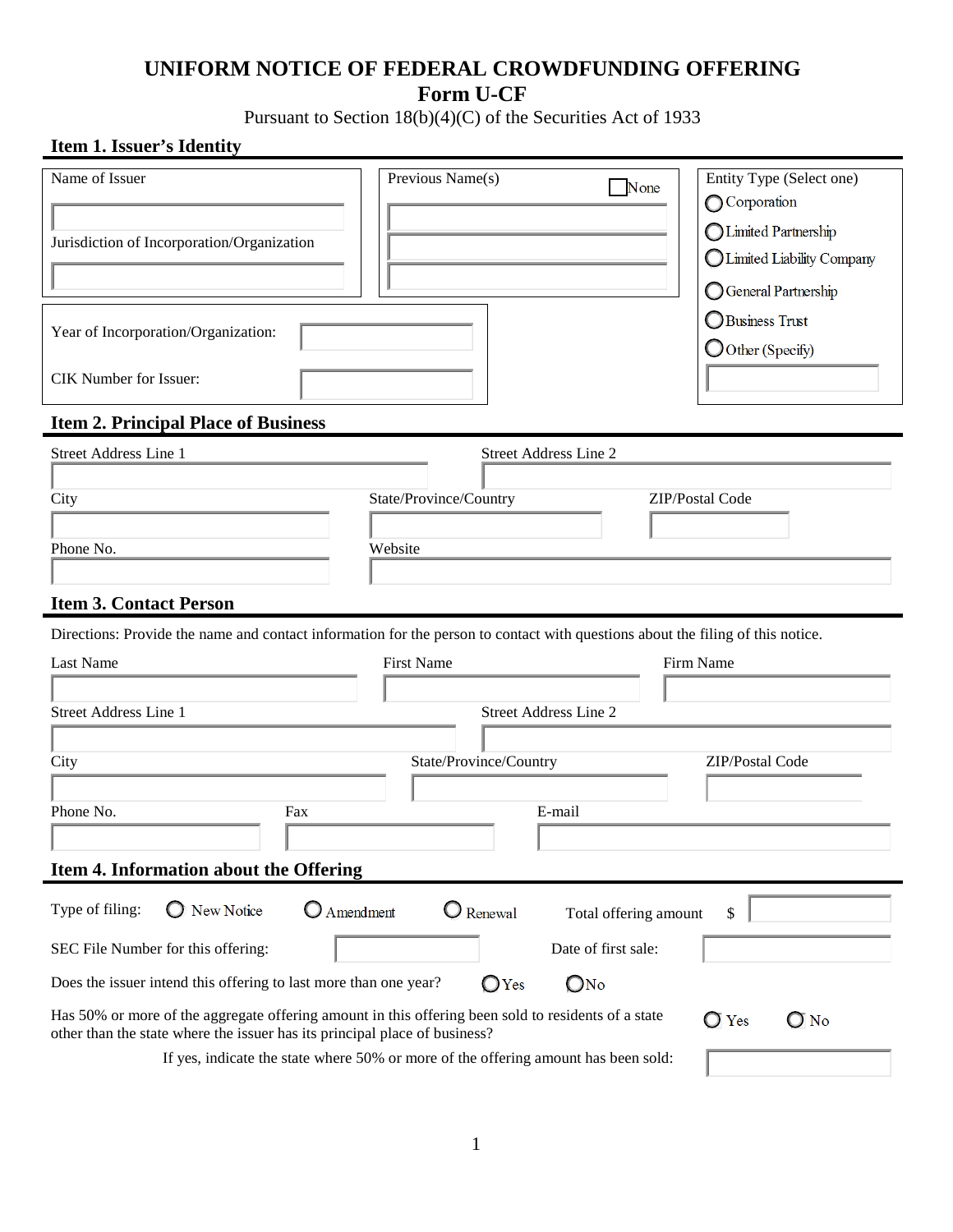# **Item 5. Identification of Intermediary**

| Name of funding portal or broker                                                                           |                              | <b>CRD</b> Number                                                                 |
|------------------------------------------------------------------------------------------------------------|------------------------------|-----------------------------------------------------------------------------------|
|                                                                                                            |                              |                                                                                   |
| Jurisdiction of principal place of business                                                                |                              | Identification of electronic crowdfunding platform (e.g. website address or app.) |
| <b>Item 6. Related Persons</b>                                                                             |                              |                                                                                   |
| Directions: Provide contact information for all executive officers, directors, and promoters.              |                              |                                                                                   |
| <b>Last Name</b>                                                                                           | <b>First Name</b>            | Middle Name                                                                       |
| <b>Street Address Line 1</b>                                                                               | <b>Street Address Line 2</b> |                                                                                   |
|                                                                                                            |                              |                                                                                   |
| City                                                                                                       | State/Province/Country       | ZIP/Postal Code                                                                   |
|                                                                                                            |                              |                                                                                   |
| Relationship(s):<br>Director<br><b>Executive Officer</b>                                                   | Promoter                     |                                                                                   |
| Clarification of Response (if Necessary)                                                                   |                              |                                                                                   |
|                                                                                                            |                              |                                                                                   |
| Last Name                                                                                                  | <b>First Name</b>            | Middle Name                                                                       |
| <b>Street Address Line 1</b>                                                                               | <b>Street Address Line 2</b> |                                                                                   |
|                                                                                                            |                              |                                                                                   |
| City                                                                                                       | State/Province/Country       | ZIP/Postal Code                                                                   |
|                                                                                                            |                              |                                                                                   |
| Relationship(s):<br><b>Executive Officer</b><br>Director                                                   | Promoter                     |                                                                                   |
| Clarification of Response (if Necessary)                                                                   |                              |                                                                                   |
|                                                                                                            |                              |                                                                                   |
| Last Name                                                                                                  | <b>First Name</b>            | Middle Name                                                                       |
| Street Address Line 1                                                                                      | Street Address Line 2        |                                                                                   |
|                                                                                                            |                              |                                                                                   |
| City                                                                                                       | State/Province/Country       | ZIP/Postal Code                                                                   |
|                                                                                                            |                              |                                                                                   |
| Relationship(s):<br>Executive Officer<br>Director                                                          | Promoter                     |                                                                                   |
| Clarification of Response (if Necessary)                                                                   |                              |                                                                                   |
|                                                                                                            |                              |                                                                                   |
| Identify additional related persons by checking this box $\Box$ and attaching Item 6 Continuation Page(s). |                              |                                                                                   |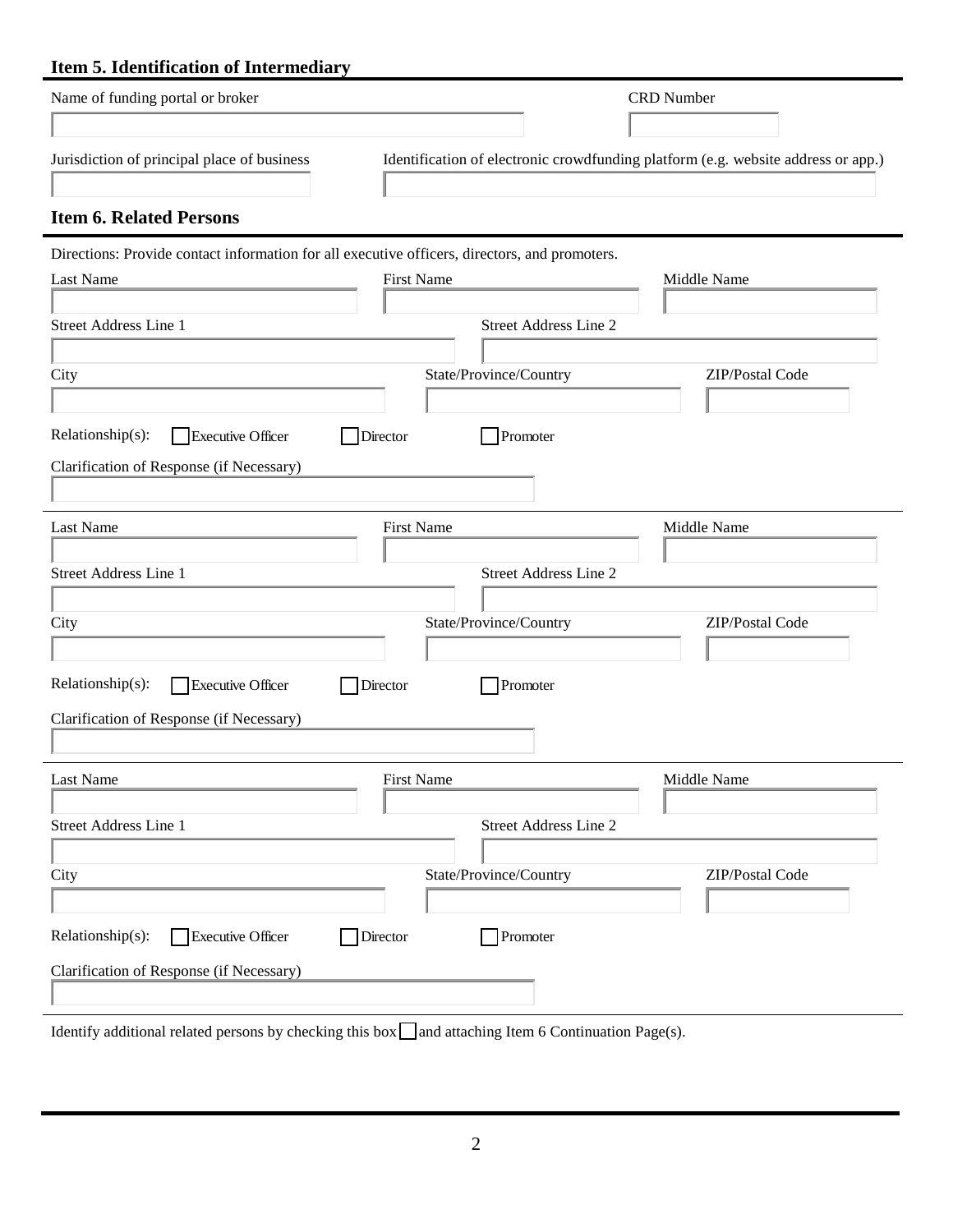#### **Item 7. Sales Compensation**

Directions: Enter the requested information for each person that has been or will be paid directly or indirectly any commission or other similar compensation in cash or other consideration in connection with sales of securities in the offering, including finders. If more than five persons to be listed are associated persons of the same broker or dealer, enter only the name of the broker or dealer, its CRD number and street address, and the jurisdictions in which the named person has solicited or intends to solicit investors.

| Recipient                                           |           | <b>Recipient CRD Number</b> |           |            |                                          | No CRD Number      |                             |                           |                        |           |                   |              |
|-----------------------------------------------------|-----------|-----------------------------|-----------|------------|------------------------------------------|--------------------|-----------------------------|---------------------------|------------------------|-----------|-------------------|--------------|
| (Associated) Broker or Dealer (if applicable)       |           |                             |           |            | (Associated) Broker or Dealer CRD Number |                    |                             |                           | No CRD Number          |           |                   |              |
| Street Address Line 2<br>Street Address Line 1      |           |                             |           |            |                                          |                    |                             |                           |                        |           |                   |              |
| City                                                |           |                             |           |            | State/Province/Country                   |                    |                             |                           | <b>ZIP/Postal Code</b> |           |                   |              |
| Jurisdictions of Solicitation:<br><b>All States</b> |           |                             |           |            |                                          |                    |                             |                           |                        |           |                   |              |
| $\Box$ AL                                           | $\Box$ AK | AZ<br>$\mathsf{L}$          | AR        | $\Box$ CA  | CO<br>$\blacksquare$                     | CT<br>$\mathbf{1}$ | $\Box$ DE                   | $\Box$ DC                 | $\Box$ FL              | $\Box$ GA | l IHI             | $\mathbb{D}$ |
| $\Box$                                              | $\Box$ IN | $\Box$ IA                   | $\Box$ KS | $\prod$ KY | $\prod$ LA                               | П<br>ME            | $\Box$ MD                   | $\Box$ MA                 | $\Box$ MI              | $\Box$ MN | $\blacksquare$ MS | $\Box$ MO    |
| $\Box$ MT                                           | $\Box$ NE | $\Box$ NV                   | $\Box$ NH | $\Box$ NJ  | $\neg$ NM                                | $\Box$ NY          | $\Box$ NC                   | $\Box$ ND                 | $\Box$ OH              | $\Box$ OK | $\bigcap$ OR      | PA           |
| $\Box$ RI                                           | $\Box$ SC | <b>SD</b>                   | $\Box$ TN | $\Box$ TX  | UT                                       | <b>VT</b>          | $\overline{\phantom{a}}$ VA | <b>WA</b><br>$\mathsf{L}$ | $\Box$ WV              | $\Box$ WI | $\Box$ WY         |              |
| U.S. Virgin Islands<br>Puerto Rico<br>—             |           |                             |           |            |                                          |                    |                             |                           |                        |           |                   |              |

Identify additional person(s) being paid compensation by checking this box  $\Box$  and attaching Item 7 Continuation Page(s).

#### **Item 8. Signature and Submission**

By filing this notice, the issuer hereby represents that:

- All documents previously or subsequently filed with the Securities and Exchange Commission under the file number for this offering indicated above are hereby incorporated by reference with this notice.
- The issuer hereby irrevocably appoints the Securities Administrator or other legally designated officer of the jurisdiction(s) in which this notice is filed as its agent for service of process upon whom may be served any notice, process or pleading in any action or proceeding against it arising out of, or in connection with, the sale of securities and the undersigned does hereby consent that any such action or proceeding against it may be commenced in any court of competent jurisdiction and proper venue within the jurisdiction in which this notice is filed by service of process upon the officers so designated with the same effect as if the undersigned was organized or created under the laws of that jurisdiction and have been served lawfully with process in that jurisdiction. It is requested that a copy of any notice, process, or pleading served hereunder be mailed to:

Name Address

• The issuer has included the required filing fees (if any) with the submission of this notice to each jurisdiction indicated.

The issuer has read this notice, knows the contents to be true, and has duly caused this notice to be signed on its behalf by the undersigned duly authorized person.

| Signature | Name of Signer (Print) |
|-----------|------------------------|
|           |                        |
| Title     | Date                   |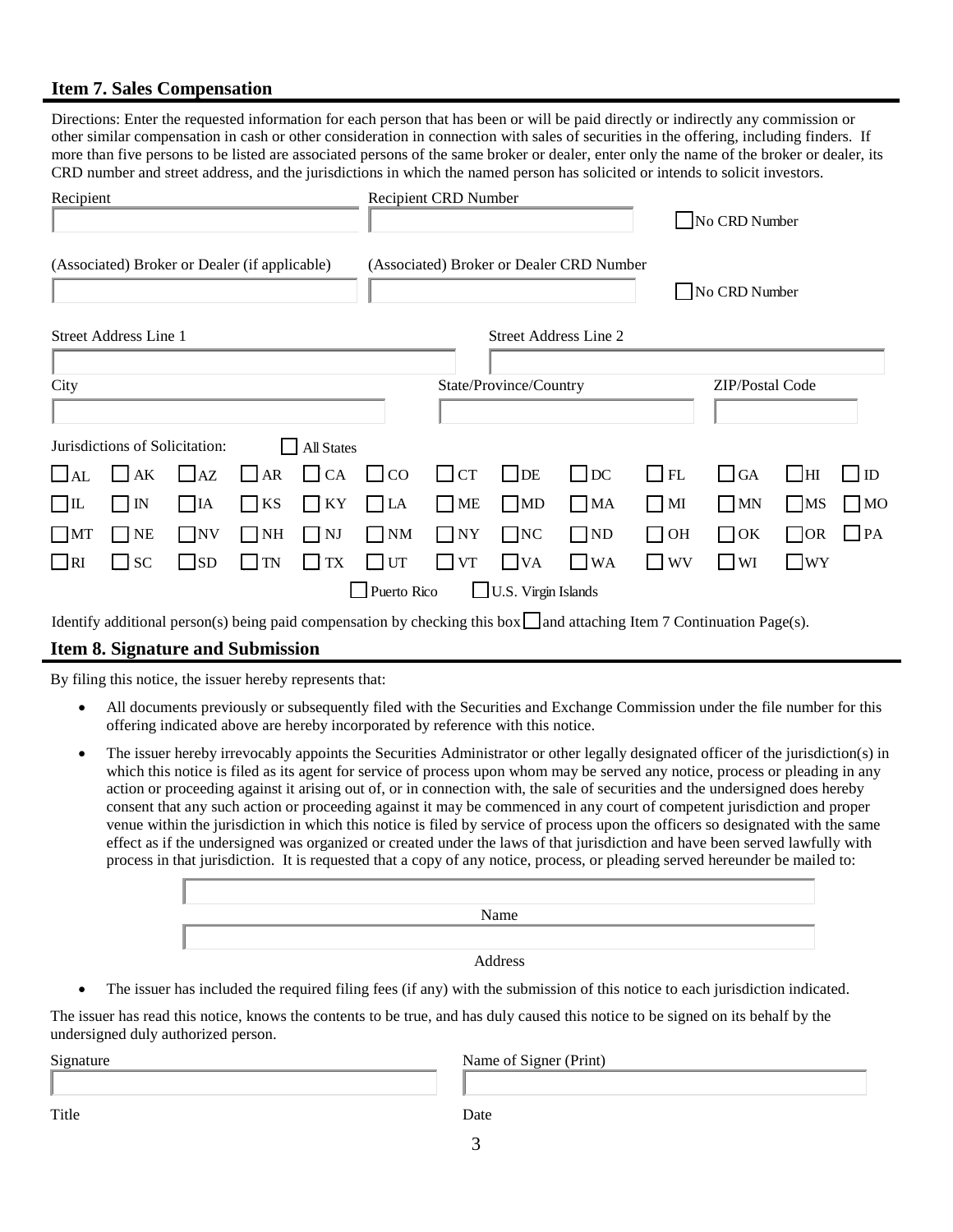## **Item 6. Related Persons, Continuation Page**

Directions: Provide contact information for all executive officers, directors, and promoters. Attach additional continuation pages if necessary.

| Last Name                                    | <b>First Name</b>            | Middle Name            |  |  |
|----------------------------------------------|------------------------------|------------------------|--|--|
| <b>Street Address Line 1</b>                 | <b>Street Address Line 2</b> |                        |  |  |
| City                                         | State/Province/Country       | <b>ZIP/Postal Code</b> |  |  |
|                                              |                              |                        |  |  |
| Relationship(s):<br>Executive Officer        | Director<br>Promoter         |                        |  |  |
| Clarification of Response (if Necessary)     |                              |                        |  |  |
| Last Name                                    | <b>First Name</b>            | Middle Name            |  |  |
|                                              |                              |                        |  |  |
| Street Address Line 1                        | <b>Street Address Line 2</b> |                        |  |  |
|                                              |                              |                        |  |  |
| City                                         | State/Province/Country       | ZIP/Postal Code        |  |  |
|                                              |                              |                        |  |  |
| Relationship(s):<br>Executive Officer        | Director<br>Promoter         |                        |  |  |
| Clarification of Response (if Necessary)     |                              |                        |  |  |
|                                              |                              |                        |  |  |
|                                              |                              |                        |  |  |
| Last Name                                    | <b>First Name</b>            | Middle Name            |  |  |
|                                              |                              |                        |  |  |
| Street Address Line 1                        | <b>Street Address Line 2</b> |                        |  |  |
|                                              |                              |                        |  |  |
| City                                         | State/Province/Country       | ZIP/Postal Code        |  |  |
|                                              |                              |                        |  |  |
| Relationship(s):<br><b>Executive Officer</b> | Director<br>Promoter         |                        |  |  |
| Clarification of Response (if Necessary)     |                              |                        |  |  |
|                                              |                              |                        |  |  |
| Last Name                                    | <b>First Name</b>            | Middle Name            |  |  |
|                                              |                              |                        |  |  |
| Street Address Line 1                        | Street Address Line 2        |                        |  |  |
| City                                         | State/Province/Country       | ZIP/Postal Code        |  |  |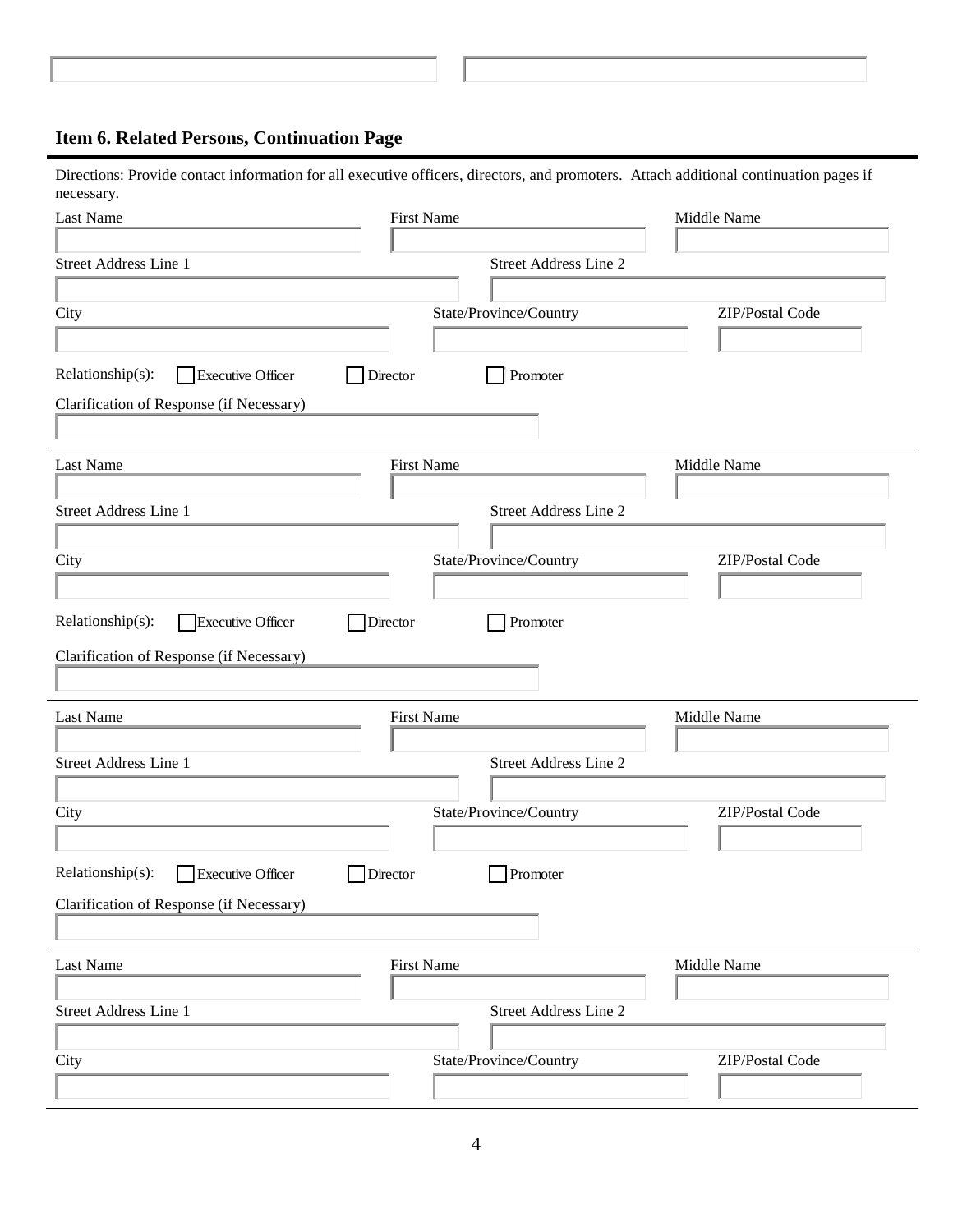| Relationship(s):<br>Director<br><b>Executive Officer</b><br>Promoter                                                                                                                                                                                                                                                                                                                                                                                                                                                                                                                                                                                                      |                                                        |                                          |                  |                                                                       |  |  |  |  |
|---------------------------------------------------------------------------------------------------------------------------------------------------------------------------------------------------------------------------------------------------------------------------------------------------------------------------------------------------------------------------------------------------------------------------------------------------------------------------------------------------------------------------------------------------------------------------------------------------------------------------------------------------------------------------|--------------------------------------------------------|------------------------------------------|------------------|-----------------------------------------------------------------------|--|--|--|--|
| Clarification of Response (if Necessary)                                                                                                                                                                                                                                                                                                                                                                                                                                                                                                                                                                                                                                  |                                                        |                                          |                  |                                                                       |  |  |  |  |
|                                                                                                                                                                                                                                                                                                                                                                                                                                                                                                                                                                                                                                                                           |                                                        |                                          |                  |                                                                       |  |  |  |  |
| <b>Item 7. Sales Compensation, Continuation Page</b><br>Directions: Enter the requested information for each person that has been or will be paid directly or indirectly any commission or<br>other similar compensation in cash or other consideration in connection with sales of securities in the offering, including finders. If<br>more than five persons to be listed are associated persons of the same broker or dealer, enter only the name of the broker or dealer, its<br>CRD number and street address, and the jurisdictions in which the named person has solicited or intends to solicit investors. Attach<br>additional continuation pages if necessary. |                                                        |                                          |                  |                                                                       |  |  |  |  |
| Recipient                                                                                                                                                                                                                                                                                                                                                                                                                                                                                                                                                                                                                                                                 | <b>Recipient CRD Number</b><br>No CRD Number           |                                          |                  |                                                                       |  |  |  |  |
|                                                                                                                                                                                                                                                                                                                                                                                                                                                                                                                                                                                                                                                                           |                                                        |                                          |                  |                                                                       |  |  |  |  |
| (Associated) Broker or Dealer (if applicable)                                                                                                                                                                                                                                                                                                                                                                                                                                                                                                                                                                                                                             |                                                        | (Associated) Broker or Dealer CRD Number |                  |                                                                       |  |  |  |  |
|                                                                                                                                                                                                                                                                                                                                                                                                                                                                                                                                                                                                                                                                           |                                                        |                                          |                  | No CRD Number                                                         |  |  |  |  |
| <b>Street Address Line 1</b>                                                                                                                                                                                                                                                                                                                                                                                                                                                                                                                                                                                                                                              |                                                        | <b>Street Address Line 2</b>             |                  |                                                                       |  |  |  |  |
| City                                                                                                                                                                                                                                                                                                                                                                                                                                                                                                                                                                                                                                                                      |                                                        | State/Province/Country                   |                  | ZIP/Postal Code                                                       |  |  |  |  |
|                                                                                                                                                                                                                                                                                                                                                                                                                                                                                                                                                                                                                                                                           |                                                        |                                          |                  |                                                                       |  |  |  |  |
| Jurisdictions of Solicitation:<br>All States                                                                                                                                                                                                                                                                                                                                                                                                                                                                                                                                                                                                                              |                                                        |                                          |                  |                                                                       |  |  |  |  |
| CA<br>AK<br>AR<br>AZ<br>$\Box$ AL<br>$\neg$ KS<br><b>KY</b><br>$\Box$ IT<br>7IA<br>IN                                                                                                                                                                                                                                                                                                                                                                                                                                                                                                                                                                                     | $\overline{\text{C}}$<br><b>CT</b><br><b>ME</b><br> LA | $\Box$ DC<br>$\Box$ DE<br>  MD<br>  MA   | FL<br>$\vert$ MI | G A<br>$\Box$<br>$\overline{\mathbf{H}}$<br>7MS<br>$7^{\rm MO}$<br> M |  |  |  |  |
| <b>NE</b><br>$7$ NH<br>$\neg M$<br>∏NV<br>$\neg$ NJ                                                                                                                                                                                                                                                                                                                                                                                                                                                                                                                                                                                                                       | <b>NM</b><br>NY <sub></sub>                            | $\neg$ NC<br>$\neg$ ND                   | OH               | $\blacksquare$ PA<br>70R<br>70K                                       |  |  |  |  |
| $\Box$ RI<br><b>SC</b><br>$\Box$ SD<br>$\Box$ TN<br><b>TX</b>                                                                                                                                                                                                                                                                                                                                                                                                                                                                                                                                                                                                             | UT<br><b>VT</b>                                        | $\blacksquare$ WA<br><b>VA</b>           | $\vert$ WV       | <b>WY</b><br><b>WI</b>                                                |  |  |  |  |
|                                                                                                                                                                                                                                                                                                                                                                                                                                                                                                                                                                                                                                                                           | Puerto Rico                                            | U.S. Virgin Islands                      |                  |                                                                       |  |  |  |  |
| Recipient                                                                                                                                                                                                                                                                                                                                                                                                                                                                                                                                                                                                                                                                 | <b>Recipient CRD Number</b>                            |                                          |                  |                                                                       |  |  |  |  |
|                                                                                                                                                                                                                                                                                                                                                                                                                                                                                                                                                                                                                                                                           |                                                        |                                          |                  | No CRD Number                                                         |  |  |  |  |
| (Associated) Broker or Dealer CRD Number<br>(Associated) Broker or Dealer (if applicable)                                                                                                                                                                                                                                                                                                                                                                                                                                                                                                                                                                                 |                                                        |                                          |                  |                                                                       |  |  |  |  |
| No CRD Number                                                                                                                                                                                                                                                                                                                                                                                                                                                                                                                                                                                                                                                             |                                                        |                                          |                  |                                                                       |  |  |  |  |
| Street Address Line 1<br>Street Address Line 2                                                                                                                                                                                                                                                                                                                                                                                                                                                                                                                                                                                                                            |                                                        |                                          |                  |                                                                       |  |  |  |  |
| City                                                                                                                                                                                                                                                                                                                                                                                                                                                                                                                                                                                                                                                                      | State/Province/Country                                 |                                          |                  |                                                                       |  |  |  |  |
|                                                                                                                                                                                                                                                                                                                                                                                                                                                                                                                                                                                                                                                                           |                                                        |                                          |                  | ZIP/Postal Code                                                       |  |  |  |  |
| Jurisdictions of Solicitation:<br><b>All States</b>                                                                                                                                                                                                                                                                                                                                                                                                                                                                                                                                                                                                                       |                                                        |                                          |                  |                                                                       |  |  |  |  |
| $\Box$ CA<br>$\Box$ AK<br>$\Box$ AZ<br>$\Box$ AR<br>$\Box$ AL                                                                                                                                                                                                                                                                                                                                                                                                                                                                                                                                                                                                             | $\Box$ CO<br>$\Box$ CT                                 | $\Box$ DE<br>$\Box$ DC                   | $\Box$ FL        | $\Box$ GA<br>$\Box$ HI<br>$\Box$ ID                                   |  |  |  |  |
| $\neg$ KY<br>$\top$ IN<br>$\Box$ KS<br>$\exists$ IL<br>$\overline{A}$                                                                                                                                                                                                                                                                                                                                                                                                                                                                                                                                                                                                     | $\bigcap$ LA<br>$M_{\rm E}$                            | $\Box$ MD<br>$\Box$ MA                   | $\neg$ MI        | $\square$ MN<br>$\neg$ MS<br>$\square$ MO                             |  |  |  |  |
| $\Box$ Ne<br>$\Box$ NJ<br>$\Box$ NV<br>$\Box$ NH<br>$\vert$ MT                                                                                                                                                                                                                                                                                                                                                                                                                                                                                                                                                                                                            | $\neg$ NM<br>$\Box$ NY                                 | $\Box$ NC<br>$\Box$ ND                   | $\Box$ OH        | $\Box$ PA<br>$\Box$ OR<br>$\bigcap$ OK                                |  |  |  |  |
| $\Box$ SC<br>$\Box$ TN<br>$\Box$ TX<br>$\Box$ RI<br>$\Box$ SD                                                                                                                                                                                                                                                                                                                                                                                                                                                                                                                                                                                                             | $\Box$ UT<br>$\Box$ VT                                 | $\Box$ VA<br>$\Box$ WA                   | $\square$ wv     | $\Box$ WY<br>$\Box$ WI                                                |  |  |  |  |
| Puerto Rico<br>U.S. Virgin Islands                                                                                                                                                                                                                                                                                                                                                                                                                                                                                                                                                                                                                                        |                                                        |                                          |                  |                                                                       |  |  |  |  |